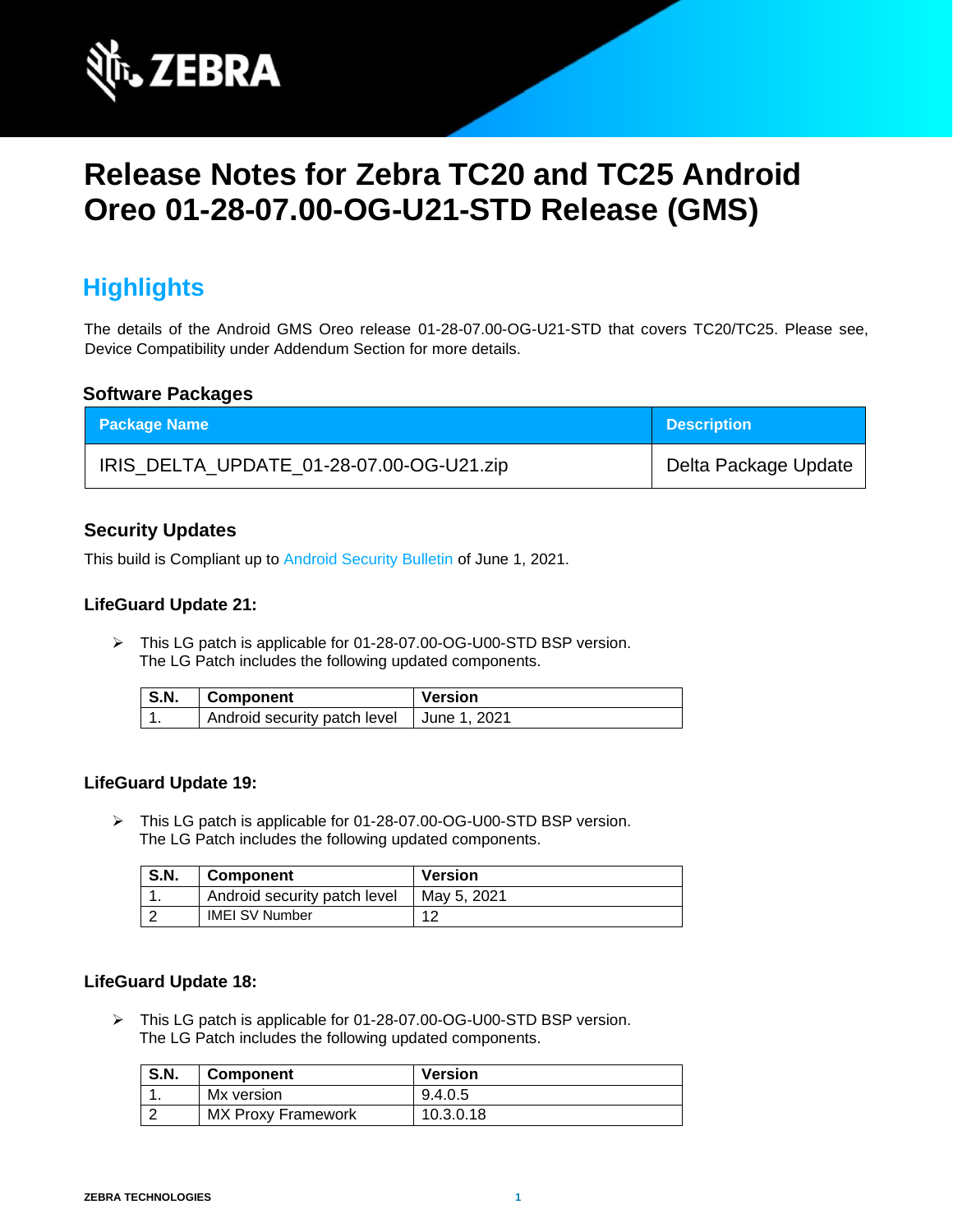

| OS <sub>x</sub> version | QCT 81 8.13.4.UL |
|-------------------------|------------------|
| Chrome Webview          | 87.0.4280.141    |

#### **LifeGuard Update 16:**

➢ This LG patch is applicable for 01-28-07.00-OG-U00-STD BSP version. The LG Patch includes the following updated components.

| The LG Patch includes the following updated components. |                                              |         |
|---------------------------------------------------------|----------------------------------------------|---------|
| S.N.                                                    | Component                                    | Version |
|                                                         | Android security patch level   March 5, 2021 |         |

#### **LifeGuard Update 14:**

➢ This LG patch is applicable for 01-28-07.00-OG-U00-STD BSP version. The LG Patch includes the following updated components.

| S.N. | Component                                       | <b>Version</b> |
|------|-------------------------------------------------|----------------|
|      | Android security patch level   February 5, 2021 |                |

#### **LifeGuard Update 13:**

➢ This LG patch is applicable for 01-28-07.00-OG-U00-STD BSP version. The LG Patch includes the following updated components.

| <b>S.N.</b> | <b>Component</b> | <b>Version</b> |
|-------------|------------------|----------------|
|             | JemInfo          | 9.0.0.331      |

#### **LifeGuard Update 12:**

- ➢ This LG patch is applicable for 01-28-07.00-OG-U00-STD BSP version. The LG Patch includes the following updated components.
	- FUSIONLITE\_QA\_1\_0.0.0.028\_O Radio: QA\_1\_00.0.0.022\_O Application: QA\_1\_00.0.0.009\_O Middleware: QA\_1\_00.0.0.014\_O

#### **LifeGuard Update 11:**

➢ This LG patch is applicable for 01-28-07.00-OG-U00-STD BSP version. The LG Patch includes the following updated components.

| <b>S.N.</b> | <b>Component</b>     | <b>Version</b> |
|-------------|----------------------|----------------|
|             | <b>Chrome Bowser</b> | 85.0.4183.127  |
| <u>.</u>    | <b>Deminfo</b>       | 9.0.0.282      |

#### **Features**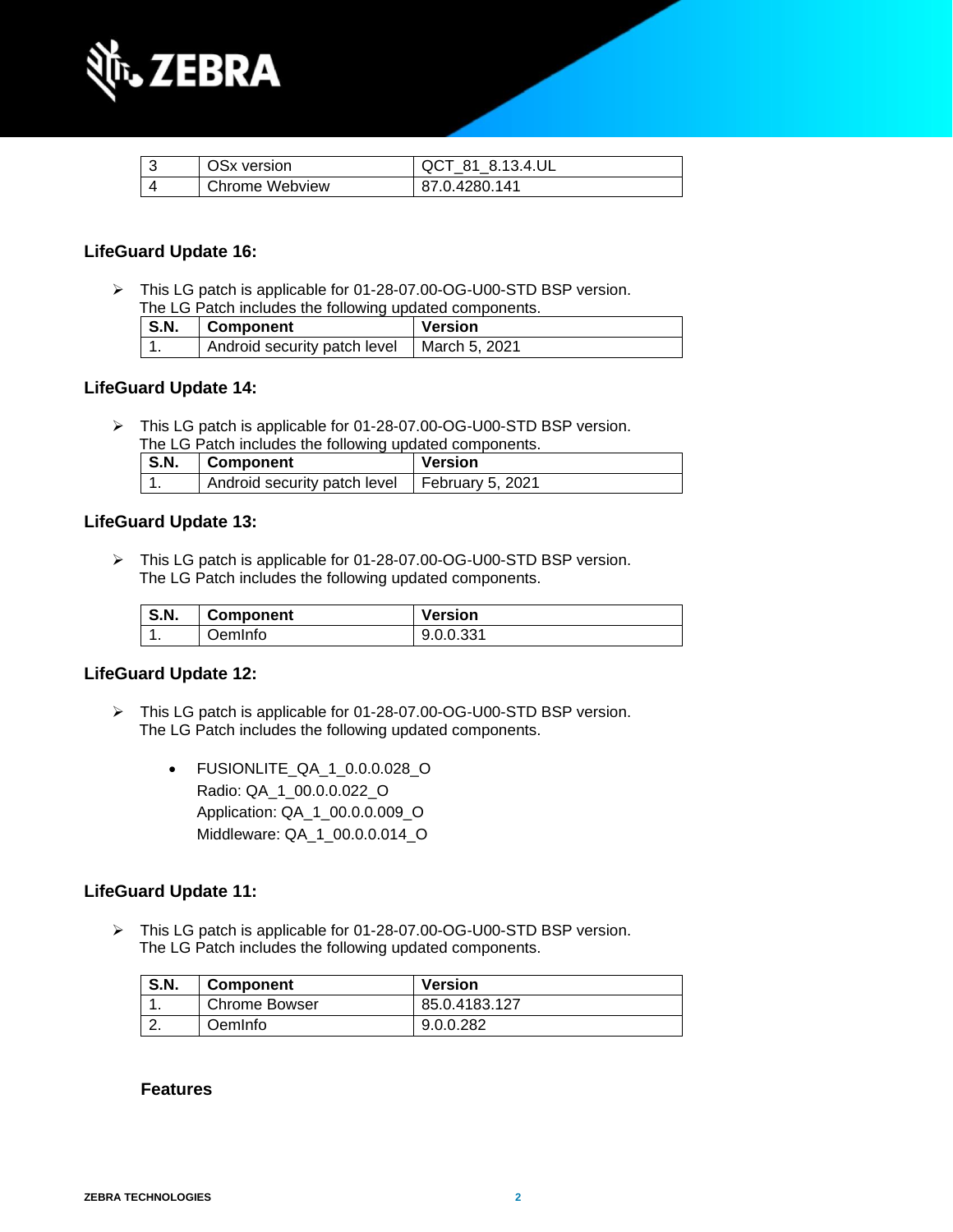

• Added support in OemInfo to allows customer applications and sideloaded applications to read BT MAC address

#### **LifeGuard Update 09:**

➢ This LG patch is applicable for 01-28-07.00-OG-U00-STD BSP version. The LG Patch includes the following updated components.

| S.N. | Component                                      | <b>Version</b> |
|------|------------------------------------------------|----------------|
|      | Android security patch level   October 5, 2020 |                |

#### **LifeGuard Update 07:**

➢ This LG patch is applicable for 01-28-07.00-OG-U00-STD BSP version.

| The LG Patch includes the following updated components. |  |                           |            |
|---------------------------------------------------------|--|---------------------------|------------|
| <b>S.N.</b><br><b>Version</b><br><b>Component</b>       |  |                           |            |
|                                                         |  | <b>Scanning Framework</b> | 23.1.9.1   |
|                                                         |  | Zebra Data Service        | 7.0.2.1047 |
|                                                         |  | Oeminfo                   | 9.0.0.198  |

#### **Fixes**

• SPR40287 – Added updates on feature dotcode bar-codes.

#### **LifeGuard Update 05:**

➢ This LG patch is applicable for 01-28-07.00-OG-U00-STD BSP version. The LG Patch includes the following updated components.

| <b>S.N.</b>    | <b>Component</b>          | <b>Version</b>   |
|----------------|---------------------------|------------------|
|                | МX                        | 9.4.0.2          |
| 2.             | Data Wedge                | 7.3.34           |
| 3.             | <b>Stage Now-Client</b>   | 3.4.1.5          |
| $\mathbf{4}$ . | <b>EMDK for Android</b>   | 7.3.23.2323      |
| 5.             | <b>MX Proxy Framework</b> | 10.0.1.1         |
| 6.             | <b>OSx</b>                | QCT.81.8.11.4.UL |

#### **Fixes**

• SPR40193/40250 – Resolved an issue wherein user was unable to power off the device by clicking on the Power menu item while automation suite was running on the device.

#### **LifeGuard Update 03:**

➢ This LG patch is applicable for 01-28-07.00-OG-U00-STD BSP version. The LG Patch includes the following updated components.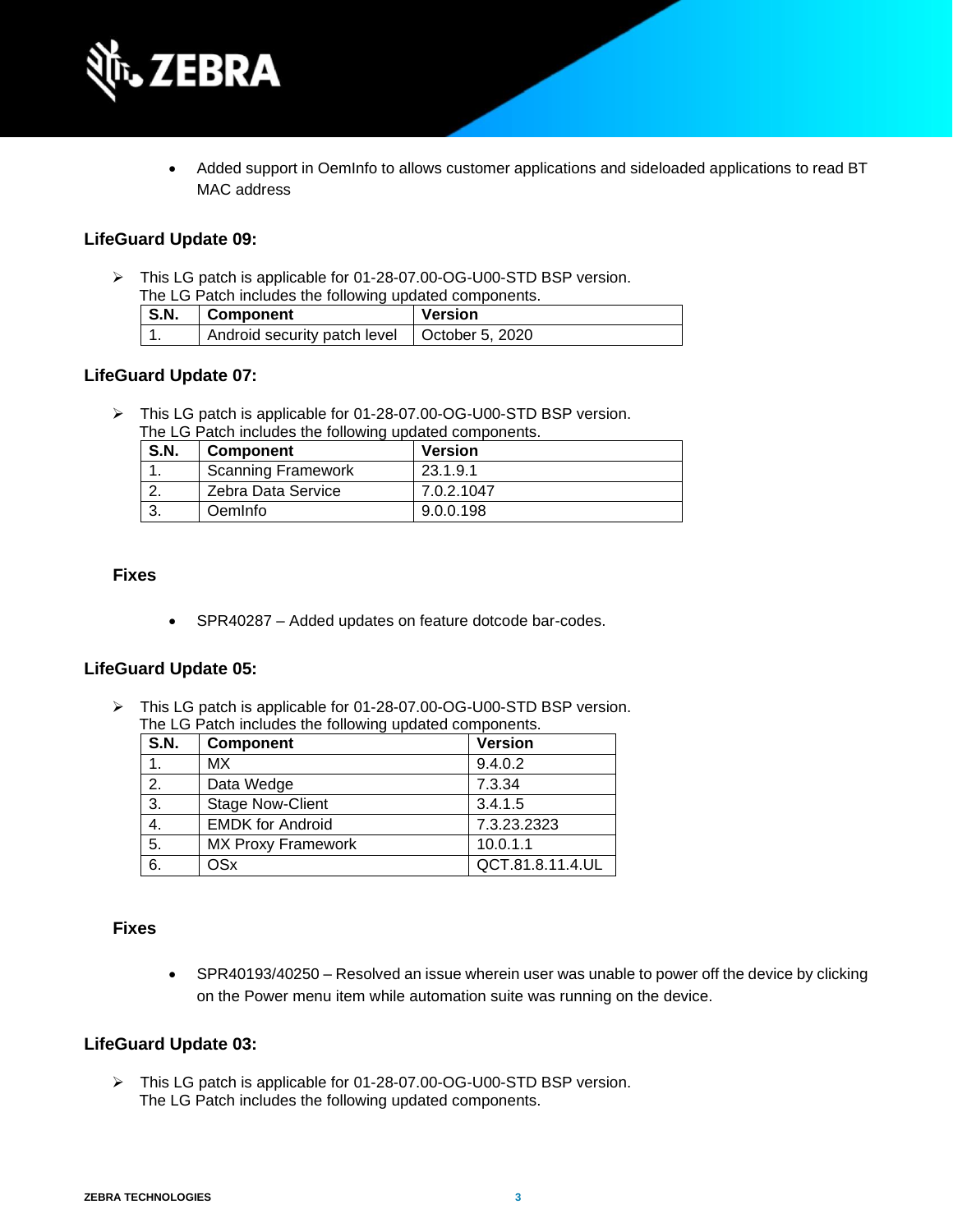

• FUSIONLITE\_QA\_1\_0.0.0.027\_O Radio: QA\_1\_00.0.0.021\_O Application: QA\_1\_00.0.0.009\_O Middleware: QA\_1\_00.0.0.014\_O

#### **Fixes**

• SPR39819 – Resolve an issue where EXTRA Enter was observed in app's multiline input field on scan the barcode with DW settings have set Action Key Char as "Line Feed".

#### **LifeGuard Update 02:**

- ➢ This LG patch is applicable for 01-28-07.00-OG-U00-STD BSP version. The LG Patch includes the following updated components.
	- FUSIONLITE\_QA\_1\_0.0.0.026\_O Radio: QA\_1\_00.0.0.020\_O Application: QA\_1\_00.0.0.009\_O Middleware: QA\_1\_00.0.0.013\_O

#### **Fixes**

- SPR38643 Added support for "Send Characters As Events" option.
- SPR38723 Resolved an issue wherein the DST time zone for Sao Paolo was shown incorrect.

#### **Version Information**

Below Table contains important information on versions

| <b>Description</b>          | <b>Version</b>                                      |
|-----------------------------|-----------------------------------------------------|
| <b>Product Build Number</b> | 01-28-07.00-OG-U21-STD                              |
| <b>Android Version</b>      | 8.1.0                                               |
| <b>Security Patch level</b> | June 1, 2021                                        |
| <b>Linux Kernel</b>         | 3.18.71                                             |
| <b>Component Versions</b>   | Please see Component Version under Addendum section |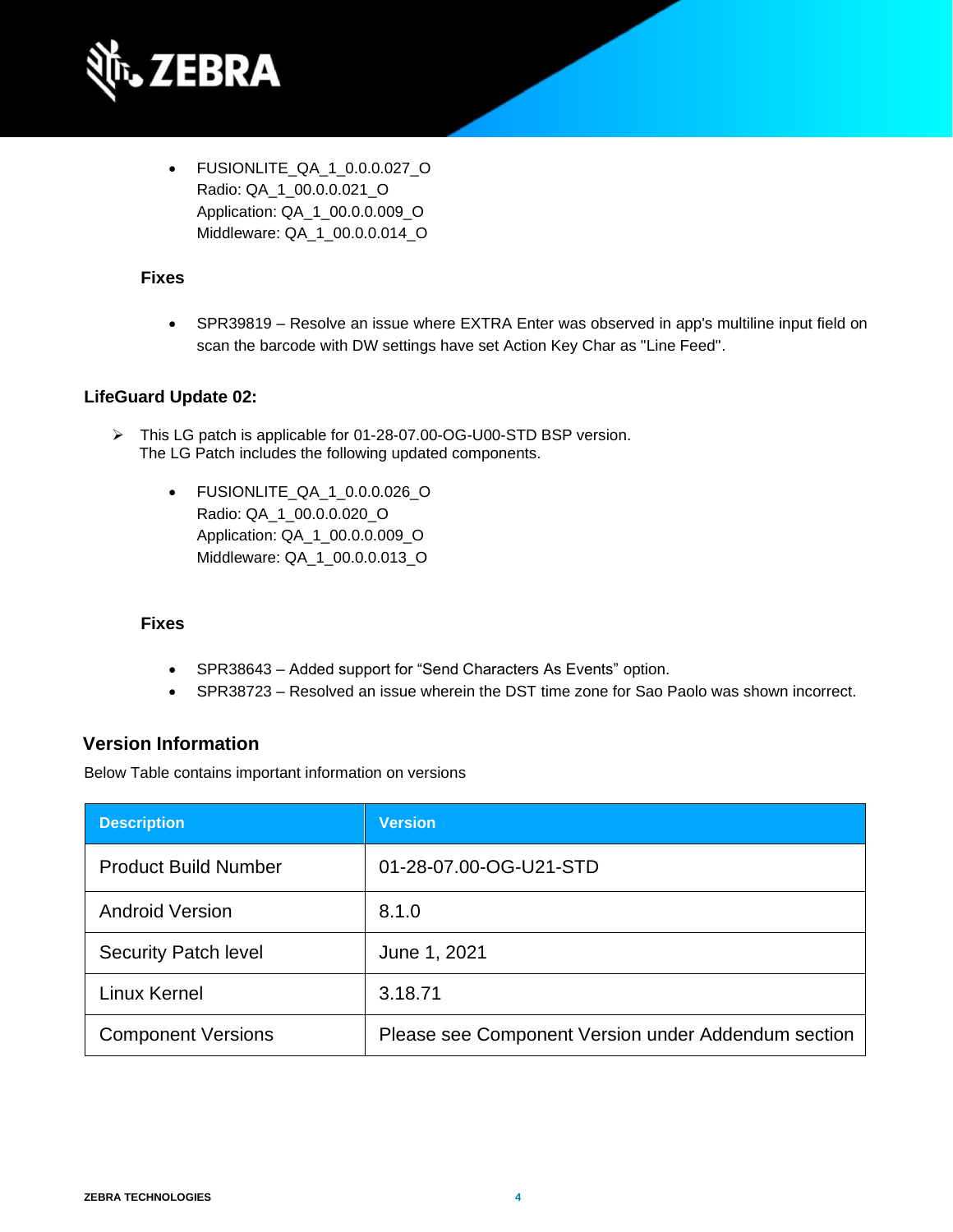

# **Installation Instructions**

#### **Software update procedure**

The installation instructions assume user has ADB installed on their PC (the adb drivers etc..) and user device has developer options enabled and USB debugging ON. Please check following link for more information on installation and setup instructions.

• [Installation and setup instructions](https://www.zebra.com/content/dam/zebra_new_ia/en-us/software/operating-system/tc20-operating-system/Android-O-OS-Update-TC20-and-TC25-GMS.pdf)

#### **NOTE:**

For Enterprise Mobile Device Management, most EMM vendors such as SOTI, AirWatch, MobileIron, etc. WILL require an updated device management agent to support this OREO enterprise device. Do NOT use your existing device management agent and console with this device without first contacting your EMM vendor to understand when the agent supporting this device is available and whether a console upgrade is required as well. Attempting to enroll with an agent that is not validated to support the device will result in errors.

### **Addendum**

#### **Device Compatibility**

This software release has been approved for use on the following devices.

#### **[TC20 Home Page](https://www.zebra.com/us/en/support-downloads/software/operating-system/tc20-operating-system.html)**

| <b>TC20</b>               |                                                                 |
|---------------------------|-----------------------------------------------------------------|
| <b>Device Part Number</b> | <b>Operating System</b>                                         |
| TC200J-10C112A6           | Android O GMS ROW - EMEA, LATAM, APAC & Canada                  |
| TC200J-10C112US           | Android O GMS US Only                                           |
| TC200J-10A111US           | Android O GMS US Only                                           |
| TC200J-10A111A6           | Android O GMS ROW - EMEA, LATAM, APAC & Canada                  |
| TC200J-10C213A6           | Android O GMS ROW - EMEA, LATAM, APAC & Canada (Premium<br>SKU) |
| TC200J-10C213US           | Android O GMS US Only (Premium SKU)                             |
| TC200J-10A111TN           | Android O GMS TUNISIA Only                                      |
| TC200J-10C112TN           | Android O GMS TUNISIA Only                                      |
| TC200J-10C213IA           | Android O GMS INDIA (Premium SKU)                               |
| TC200J-10C112IA           | Android O GMS INDIA                                             |
| TC200J-10A111IA           | Android O GMS INDIA                                             |
| TC200J-1KC111A6           | Android O GMS ROW EMEA, LATAM, APAC & Canada (Keyboard<br>SKU)  |
| TC200J-1KC111IA           | Android O GMS INDIA (Keyboard SKU)                              |
| <b>TC200J-1KC111TN</b>    | Android O GMS TUNISIA (Keyboard SKU)                            |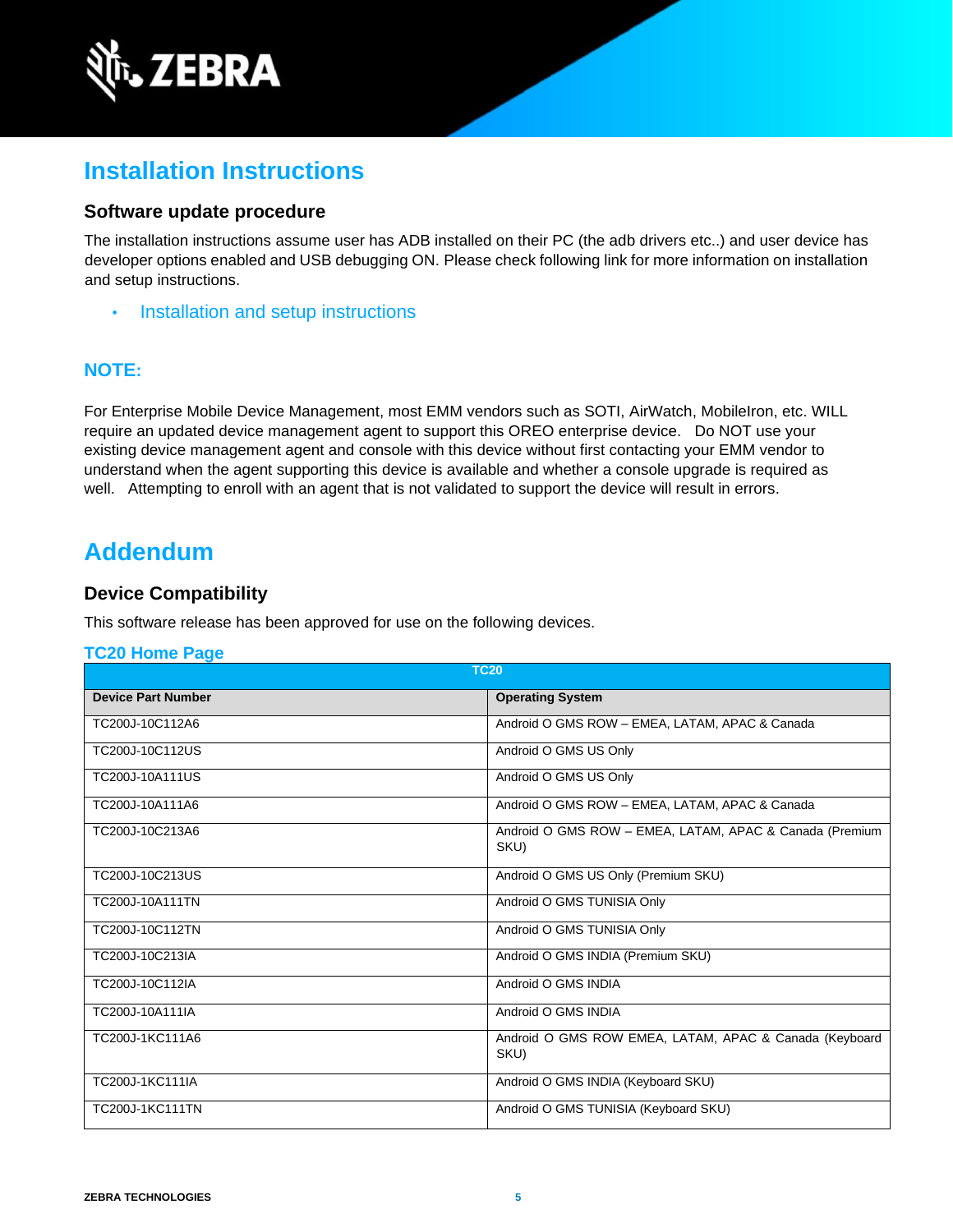

| TC200J-1KC111US | Android O GMS US (Keyboard SKU)                   |
|-----------------|---------------------------------------------------|
| TC200J-10C213AZ | Android O GMS Australia/New Zealand (Premium SKU) |

#### **[TC25 Home Page](https://www.zebra.com/us/en/support-downloads/software/operating-system/tc25-operating-system.html)**

| <b>TC25</b>               |                                                   |
|---------------------------|---------------------------------------------------|
| <b>Device Part Number</b> | <b>Operating System</b>                           |
| TC25AJ-10C102A6           | Android O GMS ROW - EMEA                          |
| TC25AJ-10B101A6           | Android O GMS ROW - EMEA                          |
| TC25BJ-10C102A6           | Android O GMS ROW - EMEA & APAC                   |
| TC25BJ-10B101A6           | Android O GMS ROW - EMEA & APAC                   |
| TC25BJ-10C102IA           | Android O GMS ROW - INDIA                         |
| TC25BJ-10B101IA           | Android O GMS ROW - INDIA                         |
| TC25BJ-10C102BR           | Android O GMS ROW - BRAZIL                        |
| TC25BJ-10B101BR           | Android O GMS ROW - BRAZIL                        |
| TC25BJ-10C102JP           | Android O GMS ROW - JAPAN                         |
| TC25BJ-10B101JP           | Android O GMS ROW - JAPAN                         |
| TC25DJ-10C102AZ           | Android O GMS Australia/New Zealand (Premium SKU) |
| TC25AJ-10C102US           | Android O GMS NORTH AMERICA - US                  |
| TC25BJ-10B101ID           | Android O GMS ROW - INDONESIA                     |
| TC25BJ-10C102ID           | Android O GMS ROW - INDONESIA                     |

### **Component Versions**

For detailed release notes, please refer [techdocs.zebra.com,](https://techdocs.zebra.com/) [developer.zebra.com](https://developer.zebra.com/)

| <b>Component / Description</b>      | <b>Version</b>         |
|-------------------------------------|------------------------|
| <b>Build version</b>                | 01-28-07.00-OG-U21-STD |
| Android_version                     | 8.1.0                  |
| Android_SDK_Level                   | 27                     |
| <b>Android Security Patch Level</b> | June 1, 2021           |
| Linux kernel                        | 3.18.71                |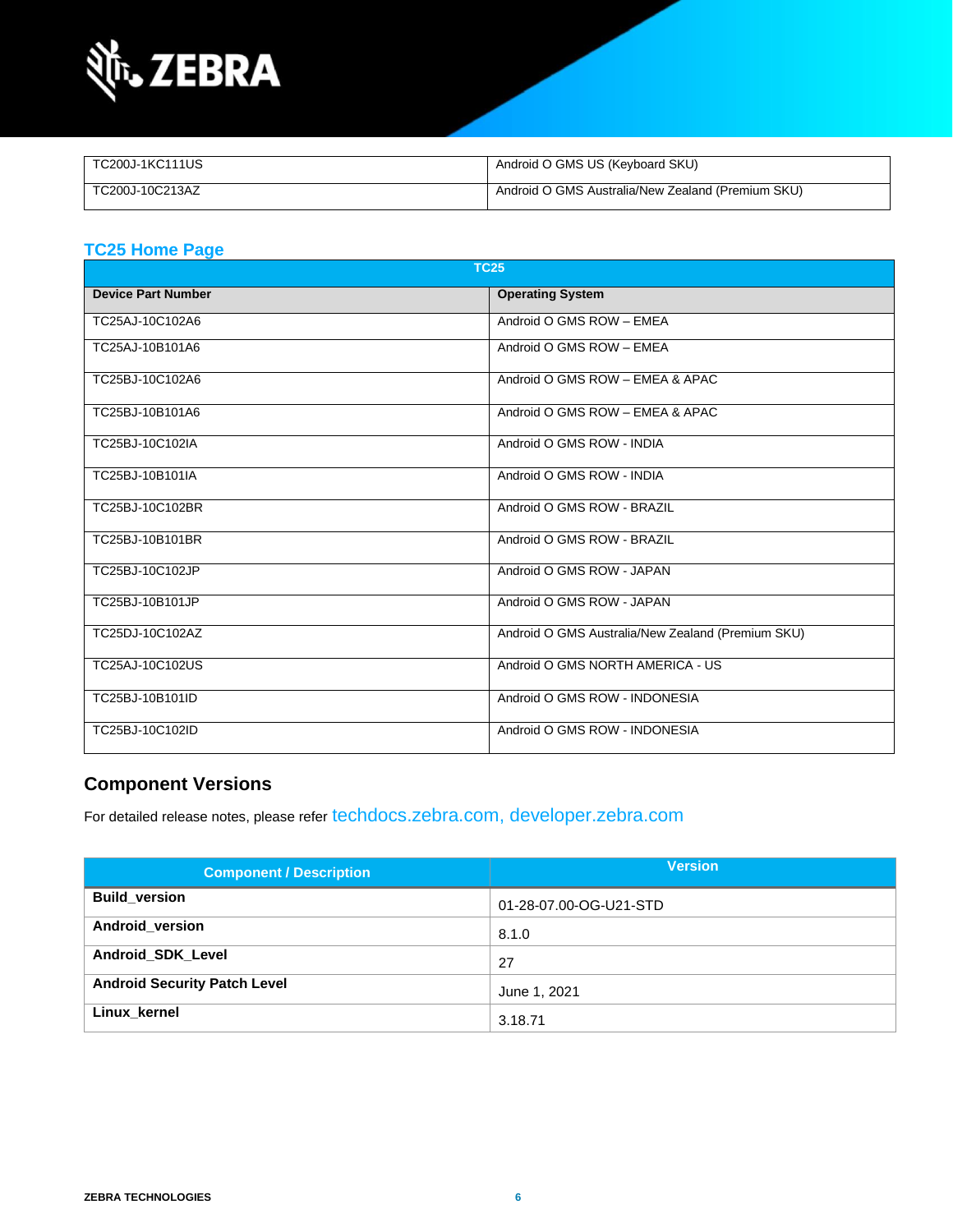

|                                | FUSIONLITE_QA_1_0.0.0.028_O                         |
|--------------------------------|-----------------------------------------------------|
|                                | Radio: QA_1_00.0.0.022_O                            |
|                                | Application: QA_1_00.0.0.009_O                      |
|                                | Middleware: QA_1_00.0.0.014_O                       |
| Wifi                           | Firmware: CNSS-PR-4-0-00713/01050102                |
| Platform                       | Qualcomm MSM8937                                    |
| <b>Scanning_Framework</b>      | 23.1.9.1                                            |
| <b>DWDemo</b>                  |                                                     |
| <b>OSX</b>                     | 2.0.15                                              |
| <b>MXMF</b>                    | QCT.81.8.13.4.UL                                    |
| <b>Touch</b>                   | 9.4.0.5                                             |
| <b>Acoustic Profiles</b>       | Focaltech V1.1 20161103 (fw:0x24)<br>General: CO4.2 |
|                                | Cellular: CO4.2                                     |
| <b>Bluetooth_Stack</b>         |                                                     |
|                                | CNSS-PR-4-0-00713/01050102                          |
| Flash_Size                     | 16G /32G                                            |
| <b>RAM_Size</b>                | 2G                                                  |
| <b>GPS</b>                     | MPSS.JO.3.0.c13-00016-8937_GENNS_PACK-1             |
| <b>MMS</b>                     | 8.1.0                                               |
|                                |                                                     |
| <b>RIL_Version</b>             | Qualcomm RIL 1.0                                    |
| <b>BT_Pairing_Utility</b>      | 3.15                                                |
| <b>Datawedge</b>               |                                                     |
| Camera                         | 7.3.34                                              |
| <b>PTT</b>                     | 2.0.002                                             |
| RxLogger                       | 3.1.39                                              |
|                                | 5.4.12.0                                            |
| <b>StageNow</b>                | 3.4.1.5                                             |
| <b>MX Proxy Framework</b>      | 10.3.0.18                                           |
| Zebra Data Service             | 7.0.2.1047                                          |
| Zebra Software License Manager | 3.2.0                                               |
| <b>EMDK</b>                    | 7.3.23.2323                                         |
| <b>IMEI SV Number</b>          | 12                                                  |
| <b>OEM Config</b>              | 9.0.0.331                                           |
| <b>DDT</b>                     | V1.17.0.9                                           |